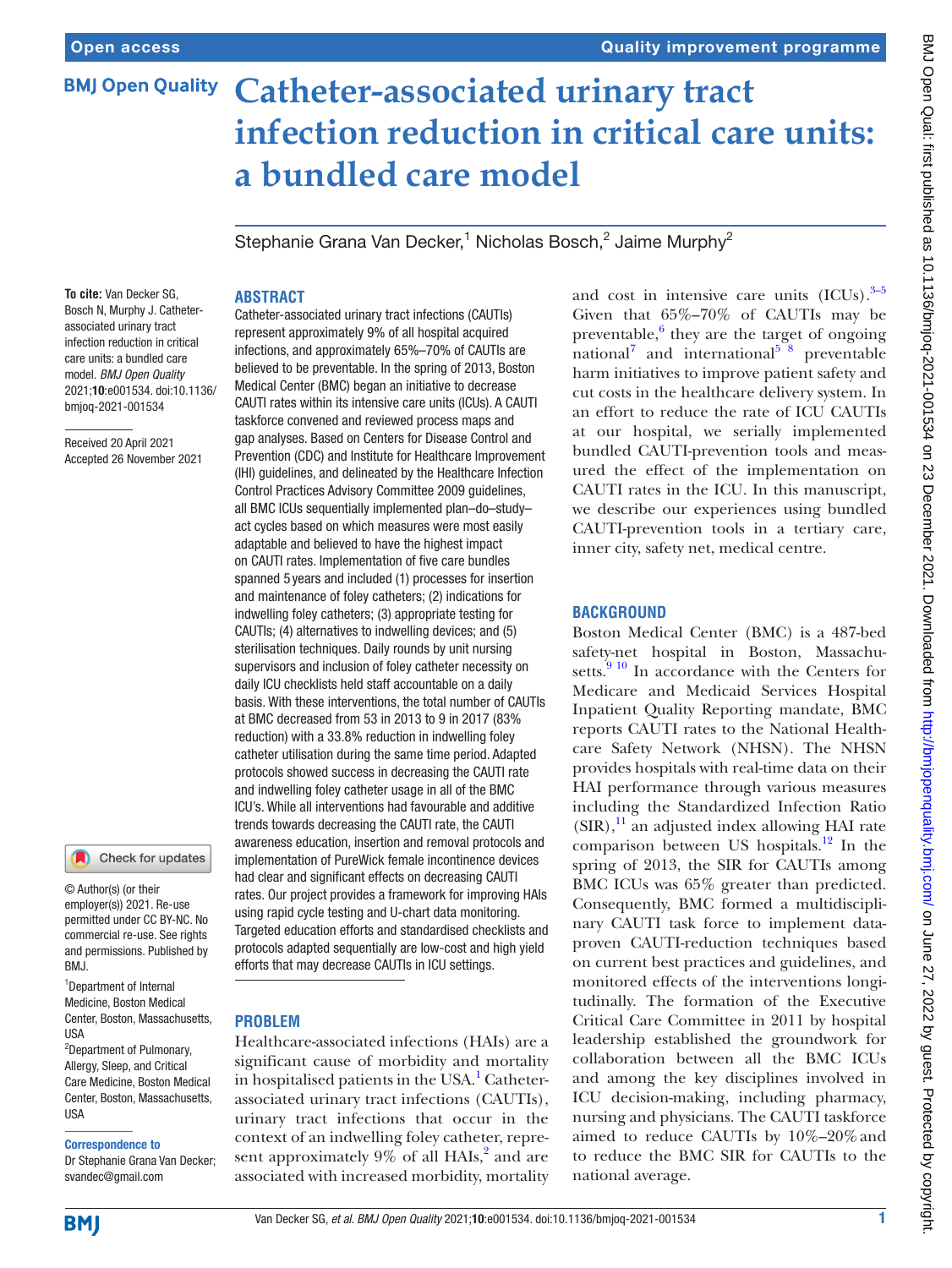#### **BASELINE MEASUREMENT**

CAUTIs were defined according to the published CDC definition ((1) use of an indwelling foley for more than two consecutive days, (2) catheter in place on day of or day prior to event, (3) two or more symptoms concerning for CAUTI and (4) urine culture with no more than two species of organism of which at least one is a bacterium of ≥105 CFU/mL).<sup>13</sup> CAUTIs were captured in real time using medical chart surveillance. CAUTI rate, rather than SIR, is readily trackable at BMC in real time, and thus was chosen as the best measure to monitor the CAUTI reduction tools used. In addition, during the intervention, NHSN changed the definitions of CAUTIs resulting in challenges using SIR and NHSN percentiles to compare preintervention and postintervention data. Prior to the planned interventions, the baseline ICU CAUTI rate was 5.86 per 1000 ICU patient-days with a corresponding SIR of 1.65.

#### **DESIGN**

The CAUTI taskforce is composed of key stakeholders including representatives from the infection prevention department, quality and patient safety department, ICU nurse managers, ICU nurse educators, urologists and intensivists. We plotted the current workflow for foley catheter management and CAUTI identification using process maps, which we then used to perform gap analyses. Gap analyses identified that BMC processes diverged from national guidelines, especially with regard to infection prevention tactics and CAUTI identification. Subsequently, the CAUTI taskforce created driver diagrams based on clinician expertise to delineate key strategies for improvement in CAUTI rates and conducted preventability analyses on identified CAUTIs (figures [1 and 2\)](#page-1-0).

Based on CDC and IHI guidelines, and delineated by the Healthcare Infection Control Practices Advisory Committee 2009 guidelines, $14$  we implemented new practices sequentially in plan–do–study–act (PDSA) cycles starting with measures that we deemed most easily adaptable and most likely positively impact CAUTI rates. The CAUTI taskforce drafted interventions based on available guidelines and then distributed intervention protocols to stakeholders via email listserv, ICU paper postings, departmental meetings and institutional intranet postings. In preparation for implementation, nurses completed simulation and web-based training programmes. In collaboration with the institutional Information Technology Department, the CAUTI taskforce developed electronic best practice advisories (BPAs) within the Epic electronic medical record.

Given the planned sequential implementation and varied stakeholders involved, the CAUTI taskforce created a Microsoft Outlook distribution group, ('DG-CAUTI'), where clinicians and support staff could email suggestions for improvement of piloted interventions, ask questions regarding the ongoing CAUTI-reduction efforts



<span id="page-1-0"></span>Figure 1 CAUTI driver diagram. Driver diagram depicting primary aim of CAUTI task force as well as proposed primary and secondary drivers targeted to achieve this aim. Depicted are interventions implimented as part of the CAUTI bundle as well as those that were reviewed and fall outside of the purview of this intervention. CHG, chlorhexidine gluconate. TTM, targeted temperature management; NM, nurse manager; MD, physician; HO, house officer; CM, case management; SIR, standard infection ratio.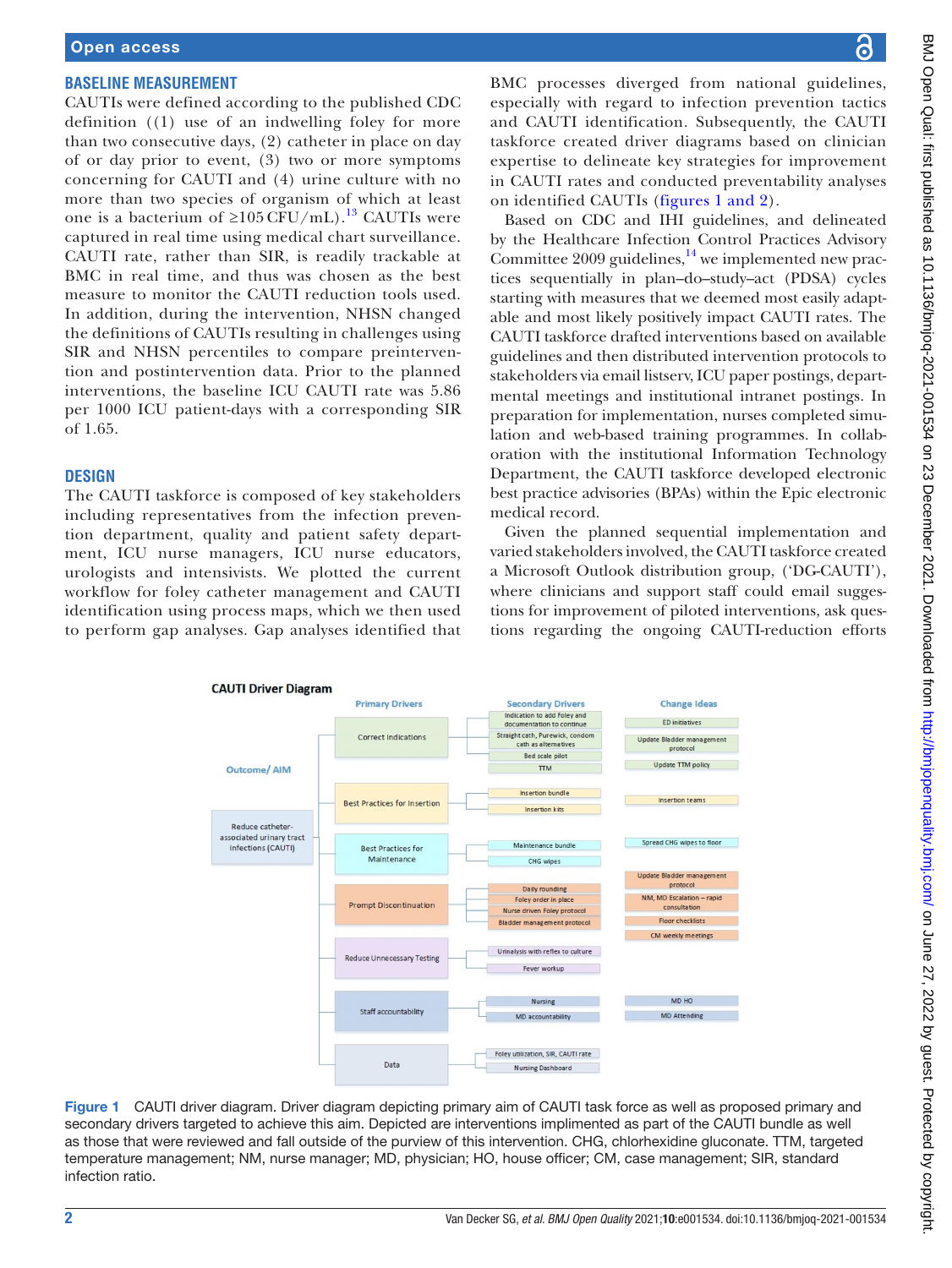

Figure 2 Catheter-associated urinary tract infection (CAUTI) preventability analysis (PA). Process by which the CAUTI taskforce identified CAUTIs is depicted. Root cause analyses subsequently undertaken to develop designed interventions. HAI, healthcare-associated infection.

and where CAUTI taskforce members could clarify device use and protocols.

# **STRATEGY**

The CAUTI taskforce used the PDSA cycle framework to serially implement initiatives aimed at reducing CAUTI rates. We plotted CAUTI rates monthly and evaluated the impact of each PDSA cycle using a standard run chart. Once we had a sufficient number of data points (ie, 20) we switched to a statistical process control chart (SPC). SPC charts are preferable to run charts as they have upper and lower control limits which more readily allow for discrimination of special causes from common cause variation. A U-chart, a specific type of SPC chart, was used because it accurately analyses data in which it is possible for an individual patient to have more than one defect per unit (ie, more than one CAUTI per episode of foley catheter) and to account for variable subgroup size (ie, variance in patient volume each month).

#### **PDSA cycle 1: didactic and simulation-based education initiative to increase awareness of CAUTIs and standardised foley catheter insertion and maintenance protocols (September 2014; project month 0)**

The CAUTI task force created nursing and physician education courses targeting preventability of CAUTIs and appropriate insertion and maintenance techniques of indwelling foley catheters. Designated department quality leaders in surgical specialties and ICU nurse managers scheduled formal education on foley catheter insertion and maintenance for staff. Materials used during these trainings closely paralleled the Healthcare Infection Control Practices Advisory Committee 2009 guidelines<sup>[14](#page-5-10)</sup>

and were distributed in May 2014 with the goal of official implementation by September 2014. Physicians and nurses completed foley catheter insertion and maintenance in-person simulation training. Additionally, nursing staff completed mandatory relevant online modules through the hospital nursing education portal, received retraining on foley catheter insertion processes at an annual competency day, and received 1:1 or small group bedside education according to standard ICU practices.

# **PDSA cycle 2: evidence-based foley catheter use (January 2016, project month 16)**

The CAUTI taskforce created and published a list of hospital-approved indications for indwelling urinary devices, which they based on national guidelines<sup>14</sup> and had reviewed by the urology department for their specialtyspecific indications for bladder management. We posted the indications and appropriate foley catheter insertion and maintenance techniques, titled 'Bladder Management Protocol', on the local intranet for ease of access. Nursing managers and department leaders encouraged providers and staff to remove foley catheters when no longer meeting indications. To support this effort, nurse managers used an EMR-generated daily foley catheter report to identify patients with indwelling catheters and review if they met criteria to retain them. Feedback via the DG-CAUTI listserv as well as to nurse managers and CAUTI taskforce members facilitated continuous refinement of acceptable indications for foley catheter use in critically ill patients.

# **PDSA cycle 3: urinalysis (UA) with reflex to culture (January 2016, project month 16)**

Too often, patients are identified as having a CAUTI if they have an indwelling foley catheter, fever and positive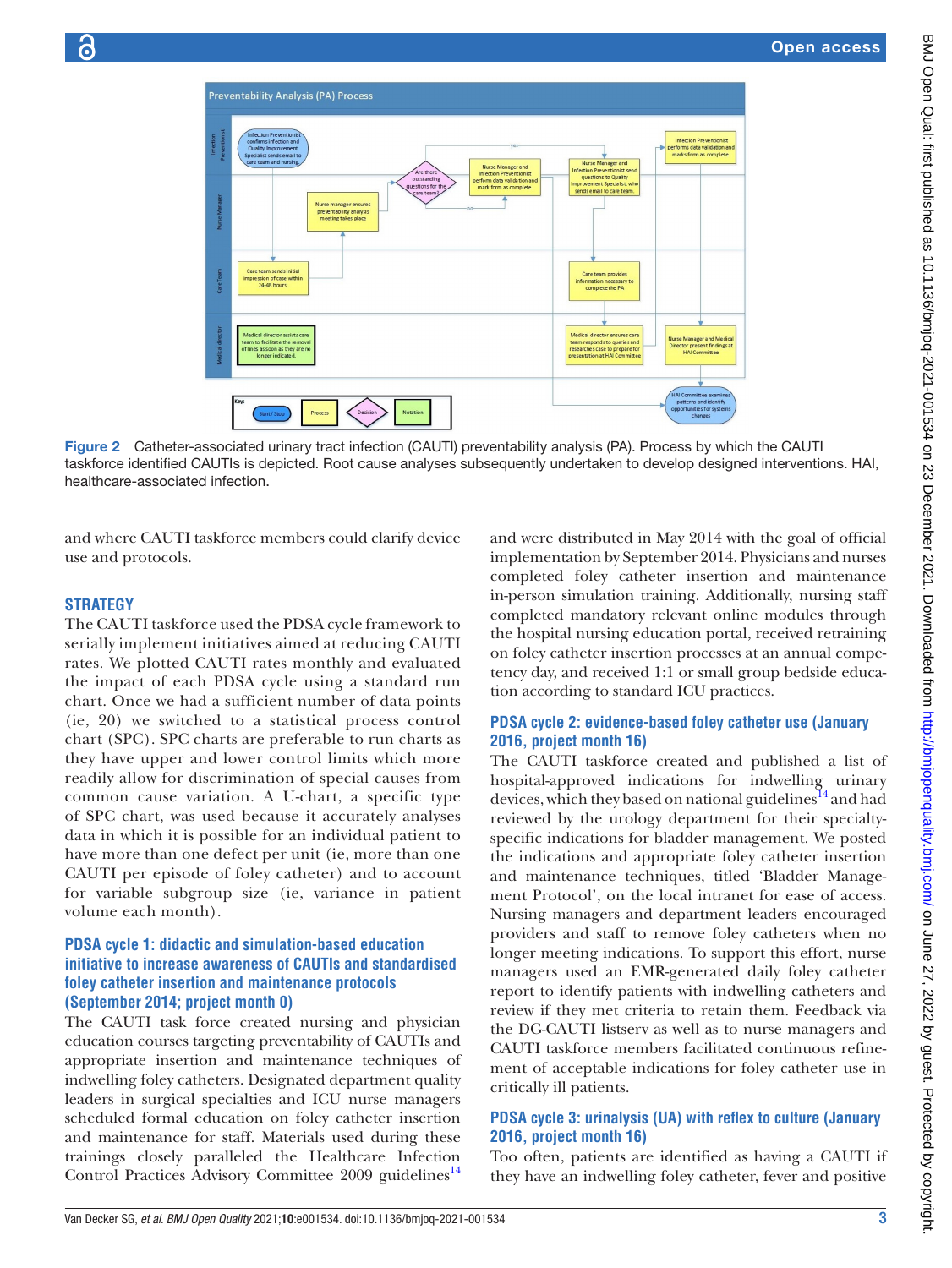urine culture with or without reportable symptoms. $13$  The literature demonstrates that a negative UA has an excellent negative predictive value for CAUTI in ICUs as well as prevent unwarranted antibiotic exposure in critically ill patients[.15–17](#page-5-11) Thus, the CAUTI taskforce created a BPA to encourage practitioners who ordered concurrent UA and urine culture to change their order to UA only and those who attempted to order urine cultures without a recent UA (<24hours) to cancel the culture order and instead opt for UA alone. The goal being to reduce the number of urine cultures sent on non-infectious UAs. Opt-out criteria for cancelling the simultaneous urine culture include neutropenia and septic shock. In order to reduce the likelihood of false positive culture results due to the presence of biofilms on indwelling foley catheters, $^{17}$  patients with a positive UA had a new foley catheter placed prior to urine culture collection.

## **PDSA cycle 4: PureWick female incontinence device (January 2017, project month 28)**

Professional organisations advocate for increased use of external urinary collection devices to prevent CAUTIs.<sup>18</sup> Among male inpatients, external collection devices are associated with a lower incidence of symptomatic UTIs and bacteriuria than with indwelling devices. $19$  More recently, companies have developed external urinary collection devices for women.<sup>20</sup> Recent reports suggest PureWicks provide a non-invasive method to manage female urinary incontinence, measure urinary output and reduce skin breakdown from urinary incontinence. $21$   $22$ Despite the early stages of this technology, BMC leadership felt it imperative to be on the forefront of the movement towards non-invasive urinary incontinence management, given the promising experiences of other institutions. The CAUTI taskforce implemented a protocol for the use of the PureWick external catheter among female ICU patients requiring strict output documentation, had an indwelling foley catheter for longer than 3days, or those on bedrest and at risk for pressure injuries. The protocol implementation used simulation and online modules consistent with the methods outlined in cycle 1.

# **PDSA cycle 5: chlorhexidine gluconate (CHG) bathing (June 2017, project month 33)**

CHG baths reduce drug-resistant infections and blood stream infections from the various life-support equipment used in  $\text{ICUs.}^{23-25}$  Independent, but complimentary to the efforts of the CAUTI taskforce, separate hospital groups tasked to evaluate and reduce the number of catheter-associated central line infections trialled CHG baths for all ICU patients. Education for nursing staff on how to perform CHG baths used simulation and online module tools consistent with the methods outlined in Cycle 1. While the initial reduction in CAUTI rates with CHG baths showed promise, we halted the practice for 2weeks in December 2017 following a notable elevation in CAUTI rate. Investigation by the CAUTI taskforce found the special cause variation correlated with the

several logistical difficulties, including compatibility of wipes with hospital infrastructure, coinciding with the holiday season, when BMC typically sees a slight increase in CAUTI. Once identified and remediated, the CAUTI taskforce re-initiated CHG baths and noted a continued downtrend in CAUTI rates as compared with prior to this practice's implementation.

# **RESULTS**

With the above listed interventions, the total number of CAUTIs at BMC decreased from 53 in 2013 to 9 in 2017 (83% reduction) and a 33.8% reduction in indwelling foley catheter utilisation from the fourth quarter of 2015 to the fourth quarter of 2017. BMC had a mean CAUTI rate of 5.86 per 1000 ICU patient-days prior to the above listed interventions.

We mapped CAUTI rates and intervention time using a U-chart [\(figure](#page-4-0) 3). The data plotted showed a significant decrease in CAUTI rate associated with the CAUTI awareness campaign and with the new foley catheter insertion and maintenance protocols implemented in September 2014. These educational efforts decreased the mean CAUTI rate to 3.25 per 1000 ICU patient-days, suggesting the creation of a new sustainable system. Subsequently, the concurrent implementation of the 'Bladder Management Protocol' and UA with reflex to culture resulted in decreased CAUTI rates, however, did not manage to create a new system as evidenced by the U-chart. The CAUTI rate in the quarter preceding implementation of these processes was 2.48 (fourth quarter 2015) and following these interventions was 2.24 in the first quarter of 2016. The implementation of PureWick catheter resulted in a significant downward shift in the mean CAUTI rate to 1.62 suggesting the creation of a new system with intrinsically lower CAUTI rate. The CHG bathing protocol initiation correlated with a downtrend in CAUTI rates with a preimplementation rate of 1.27 in the second quarter of 2017 and postimplementation rate of 0.61 in the fourth quarter of 2017. The hospital encountered several challenges in the implementation of this intervention and noted special cause variation in the U-chart that required cessation of practice for 2 weeks in January 2018 for investigation. Eventually we reinstituted the practice with continued improvement of CAUTI rate reduction.

## **DISCUSSION**

Our multi-disciplinary CAUTI taskforce reviewed institutional policies, documented deficiencies, and initiated rapid cycle testing in the form of PDSA cycles to improve CAUTI rates. PDSA cycles built off each other, with new interventions implemented as soon as the CAUTI taskforce finalised the protocols. Protocols showed success in decreasing the CAUTI rate and indwelling foley catheter usage in all of the BMC ICU's. While all interventions had favourable and additive trends towards decreasing the CAUTI rate, the CAUTI awareness education, insertion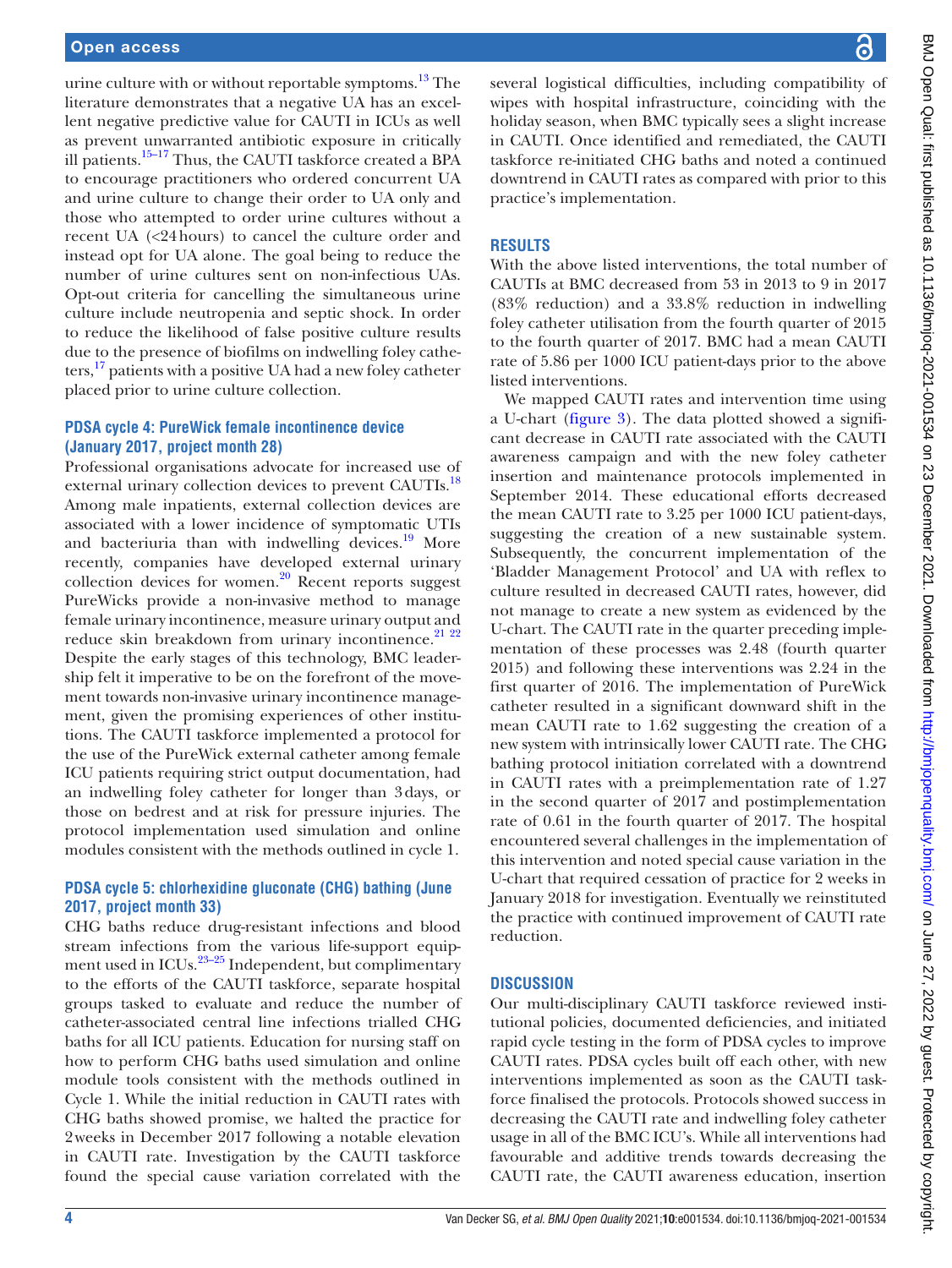

Figure 3 Boston Medical Center (BMC) CAUTI rate per 1000 patient-days October 2013 to December 2018. U-chart depicting CAUTI rate decline in response to rapid cycle testing of CAUTI bundle with a significant decrease in rate of CAUTIs with the CAUTI awareness campaign and with the new indwelling foley catheter insertion and maintenance protocols implemented in September 2014 as well as implementation of PureWick catheter. CHG, chlorhexidine gluconate; ICU, intensive care unit; UCL, upper control limit; UTI, urinary tract infection; IP; inpatient.

and removal protocols, and implementation of Pure-Wick female incontinence devices had clear and significant effects on decreasing CAUTI rates. Our project provides a framework for improving HAIs using rapid cycle testing and U-chart data monitoring. We identified and confirmed several CAUTI-reduction methods that successfully reduce CAUTI rates in ICUs.

Our findings mirror those of several other institutions who aimed to reduce CAUTI rates in both ICUs and on medical and surgical floors with bundled care initiatives. $26-35$  We concur with the previous studies that clear foley catheter indication guidelines, insertion and pericare processes, and appropriate testing can effectively yield lower CAUTI rates. Institutional prioritisation of CAUTI reduction and continued education of frontline staff on approved protocols remain excellent ways to reduce infection rates. This is the first published study using U-charts to track and display CAUTI reduction effects, as compared with run charts and alternative control charts. We believe U-charts most informatively portray the trend of CAUTI rate as well as allow for interpretation of special cause effect. We demonstrated significant improvement in CAUTI rates with the implementation of PureWick catheters, which to date have been sparsely studied. $36-38$ Further studies investigating the effects of external urinary collection devices for female patients, including PureWicks, is warranted. Despite reaching our intended outcomes, which included reduction in foley use and decreased CAUTI rates, we did not specifically design our intervention to quantitatively assess staff knowledge or the impact of our educational efforts on staff behaviour. Thus, we cannot exclude that the improvement in CAUTI rates were due to other factors. Unexpected hurdles included the implementation of the CHG bath protocol.

<span id="page-4-0"></span>Trial of any new devices or wipes should go through a hospital's standardised instrument trialling process.

BMC's success stemmed in part to the leadership of the Executive Critical Care Committee and the standardisation of processes among all BMC's ICUs. Thus, the generalisability of BMC's results are in a sense limited by this committee, as institutions without similar crossdepartmental buy-in may be less likely to reproduce these results. The culture at BMC, stimulated by the Executive Critical Care Committee, focuses on strong interprofessional collaboration. This culture stimulates an open dialogue and culture of safety across all the ICUs.

#### **CONCLUSION**

Over the course of 4years, rapid cycle testing of evidencebased interventions focused on education and protocolisation of indwelling foley catheter management and CAUTI diagnosis with PDSA cycles improved CAUTI rates at BMC. These interventions achieved a sustained reduction in CAUTIs at BMC and reduced the foley catheter utilisation rate. Strong inter-ICU and interprofessional collaboration to standardise and optimise processes among the ICUs was critical to the success of our CAUTI quality improvement programme. Further studies are needed to compare external urinary collection devices for females and each practice setting will need to investigate site-specific requirements with regard to CHG bathing given our challenges as described above. However, despite the obstacles, BMC faced in targeted education efforts and standardised checklists and protocols adapted sequentially are low-cost and high-yield efforts that may decrease CAUTIs in ICU settings.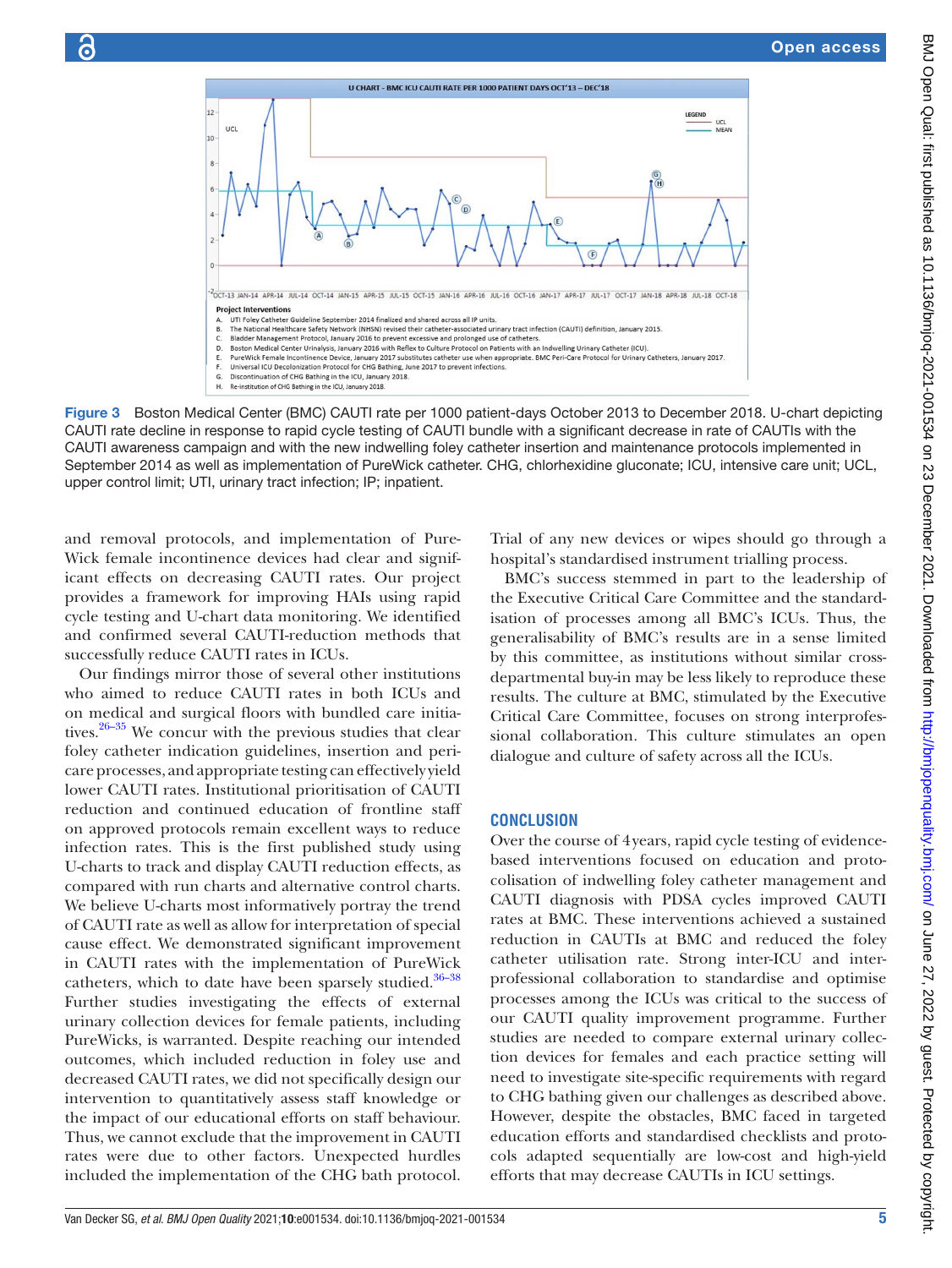Acknowledgements Thank you to Deeksha Ahluwalia, MPH for providing statistical support and figure design of key figures included in the manuscript.

Collaborators Deeksha Ahluwalia, MPH

Contributors JM played an integral role in the study design, assisted stakeholders with evaluation of evidence-based practices and implementation of chosen practices, contributed to editing of manuscript and provided statistical and study design expertise. JM is the guarantor of this publication. NB provided statistical expertise and study design expertise and was critical to the editing of manuscript. SGVD performed data analysis and wrote and edited manuscript. All authors contributed to and approved the final manuscript.

Funding The authors have not declared a specific grant for this research from any funding agency in the public, commercial or not-for-profit sectors.

Competing interests None declared.

Patient and public involvement Patients and/or the public were not involved in the design, or conduct, or reporting, or dissemination plans of this research.

Patient consent for publication Not applicable.

Ethics approval This study does not involve human participants.

Provenance and peer review Not commissioned; externally peer reviewed.

Data availability statement Data are available upon request.

Open access This is an open access article distributed in accordance with the Creative Commons Attribution Non Commercial (CC BY-NC 4.0) license, which permits others to distribute, remix, adapt, build upon this work non-commercially, and license their derivative works on different terms, provided the original work is properly cited, appropriate credit is given, any changes made indicated, and the use is non-commercial. See: [http://creativecommons.org/licenses/by-nc/4.0/.](http://creativecommons.org/licenses/by-nc/4.0/)

#### <span id="page-5-0"></span>**REFERENCES**

- 1 Centers for Disease Control and Prevention. Guideline for prevention of catheter-associated urinary tract infections (2009), 2015. Available: [https://www.cdc.gov/infectioncontrol/guidelines/cauti/background.](https://www.cdc.gov/infectioncontrol/guidelines/cauti/background.html) [html](https://www.cdc.gov/infectioncontrol/guidelines/cauti/background.html)
- <span id="page-5-1"></span>2 Magill SS, Edwards JR, Bamberg W, *et al*. Multistate pointprevalence survey of health care-associated infections. *[N Engl J Med](http://dx.doi.org/10.1056/NEJMoa1306801)* 2014;370:1198–208.
- <span id="page-5-2"></span>3 Nicolle LE. Catheter associated urinary tract infections. *[Antimicrob](http://dx.doi.org/10.1186/2047-2994-3-23)  [Resist Infect Control](http://dx.doi.org/10.1186/2047-2994-3-23)* 2014;3:23.
- 4 Hollenbeak CS, Schilling AL. The attributable cost of catheterassociated urinary tract infections in the United States: a systematic review. *[Am J Infect Control](http://dx.doi.org/10.1016/j.ajic.2018.01.015)* 2018;46:751–7.
- <span id="page-5-5"></span>5 Rosenthal VD, Dwivedy A, Calderón MER, *et al*. Time-Dependent analysis of length of stay and mortality due to urinary tract infections in ten developing countries: INICC findings. *[J Infect](http://dx.doi.org/10.1016/j.jinf.2010.12.004)* 2011;62:136–41.
- <span id="page-5-3"></span>6 Umscheid CA, Mitchell MD, Doshi JA, *et al*. Estimating the proportion of healthcare-associated infections that are reasonably preventable and the related mortality and costs. *[Infect Control Hosp Epidemiol](http://dx.doi.org/10.1086/657912)* 2011;32:101–14.
- <span id="page-5-4"></span>7 Centers for Medicare and Medicaid Services (CMS), HHS. Medicaid program; payment adjustment for provider-preventable conditions including health care-acquired conditions. final rule. *[Fed Regist](http://www.ncbi.nlm.nih.gov/pubmed/21644388)* 2011;76:32816–38.
- 8 Rosenthal VD. Device-Associated nosocomial infections in limitedresources countries: findings of the International nosocomial infection control Consortium (INICC). *[Am J Infect Control](http://dx.doi.org/10.1016/j.ajic.2008.10.009)* 2008;36:S171.e7–S171.e12.
- <span id="page-5-6"></span>9 Boston University Medical Center. GME diversity & inclusion: committment to the community, 2019. Available: [https://www.bmc.](https://www.bmc.org/medical-professionals/office-minority-physician-recruitment) [org/medical-professionals/office-minority-physician-recruitment](https://www.bmc.org/medical-professionals/office-minority-physician-recruitment)
- 10 Boston Medical Center. Bmc facts, 2017. Available: [https://www.](https://www.bmc.org/sites/default/files/For_Medical_Professionals/BMC-Facts.pdf) [bmc.org/sites/default/files/For\\_Medical\\_Professionals/BMC-Facts.](https://www.bmc.org/sites/default/files/For_Medical_Professionals/BMC-Facts.pdf) [pdf](https://www.bmc.org/sites/default/files/For_Medical_Professionals/BMC-Facts.pdf)
- <span id="page-5-7"></span>11 Centers for Disease Control and Prevention. *Operational guidance for acute care hospitals to report catheter-associated urinary tract infection (CAUTI) data to CDC's NHSN for the purpose of fulfilling CMS's hospital inpatient quality reporting (IQR) requirements*, 2014. <https://www.cdc.gov/nhsn/pdfs/final-ach-cauti-guidance.pdf>
- <span id="page-5-8"></span>12 NHSN. *The NHSN standardized infection ratio (Sir): a guide to the Sir*, 2019. [https://www.cdc.gov/nhsn/pdfs/ps-analysis-resources/nhsn](https://www.cdc.gov/nhsn/pdfs/ps-analysis-resources/nhsn-sir-guide.pdf)[sir-guide.pdf](https://www.cdc.gov/nhsn/pdfs/ps-analysis-resources/nhsn-sir-guide.pdf)
- <span id="page-5-9"></span>13 Centers for Disease Control and Prevention. *Urinary Tract Infection (Catheter-Associated Urinary Tract Infection [CAUTI] and Non-*

*Catheter-Associated Urinary Tract Infection [UTI]) and Other Urinary System Infection [USI]) Events*, 2019.

- <span id="page-5-10"></span>14 Gould CV, Umscheid CA, Agarwal RK, *et al*. Guideline for prevention of catheter-associated urinary tract infections 2009. *[Infect Control](http://dx.doi.org/10.1086/651091)  [Hosp Epidemiol](http://dx.doi.org/10.1086/651091)* 2010;31:319–26.
- <span id="page-5-11"></span>15 Stovall RT, Haenal JB, Jenkins TC, *et al*. A negative urinalysis rules out catheter-associated urinary tract infection in trauma patients in the intensive care unit. *[J Am Coll Surg](http://dx.doi.org/10.1016/j.jamcollsurg.2013.02.030)* 2013;217:162–6.
- 16 Lee SP, Vasilopoulos T, Gallagher TJ. Sensitivity and specificity of urinalysis samples in critically ill patients. *[Anaesthesiol Intensive Ther](http://dx.doi.org/10.5603/AIT.a2017.0036)* 2017;49:204–9.
- <span id="page-5-12"></span>17 Guide AA. *Guide to the elimination of catheter-associated urinary tract infections (CAUTIs). developing and applying Facility-Based prevention interventions in acute and long-term care settings*, 2008. [https://oeps.wv.gov/cauti/Documents/CAUTI\\_Guide\\_APIC.pdf](https://oeps.wv.gov/cauti/Documents/CAUTI_Guide_APIC.pdf)
- <span id="page-5-13"></span>18 Gray M, Skinner C, Kaler W. External collection devices as an alternative to the indwelling urinary catheter: evidence-based review and expert clinical panel deliberations. *[J Wound Ostomy Continence](http://dx.doi.org/10.1097/WON.0000000000000220)  [Nurs](http://dx.doi.org/10.1097/WON.0000000000000220)* 2016;43:301–7.
- <span id="page-5-14"></span>19 Saint S, Kaufman SR, Rogers MAM, *et al*. Condom versus indwelling urinary catheters: a randomized trial. *[J Am Geriatr Soc](http://dx.doi.org/10.1111/j.1532-5415.2006.00785.x)* 2006;54:1055–61.
- <span id="page-5-15"></span>20 Beeson T, Davis C. Urinary management with an external female collection device. *[J Wound Ostomy Continence Nurs](http://dx.doi.org/10.1097/WON.0000000000000417)* 2018 ;;45:187–9. Mar/Apr.
- <span id="page-5-16"></span>21 Bleeker E, Koehlmoos A, Glover E. External catheters and reducing adverse effects in female inpatients, 2019. Available: [https://](https://nwcommons.nwciowa.edu/cgi/viewcontent.cgi?article=1026&context=celebrationofresearch) [nwcommons.nwciowa.edu/cgi/viewcontent.cgi?article=1026&](https://nwcommons.nwciowa.edu/cgi/viewcontent.cgi?article=1026&context=celebrationofresearch) [context=celebrationofresearch](https://nwcommons.nwciowa.edu/cgi/viewcontent.cgi?article=1026&context=celebrationofresearch)
- 22 Eckert L, Mattia L, Patel S, *et al*. Reducing the risk of indwelling catheter-associated urinary tract infection in female patients by implementing an alternative female external urinary collection device: a quality improvement project. *[J Wound Ostomy Continence Nurs](http://dx.doi.org/10.1097/WON.0000000000000601)* 2020;47:50–3.
- <span id="page-5-17"></span>23 Frost SA, Alogso M-C, Metcalfe L, *et al*. Chlorhexidine bathing and health care-associated infections among adult intensive care patients: a systematic review and meta-analysis. *[Crit Care](http://dx.doi.org/10.1186/s13054-016-1553-5)* 2016;20:379.
- 24 Huang H-P, Chen B, Wang H-Y, *et al*. The efficacy of daily chlorhexidine bathing for preventing healthcare-associated infections in adult intensive care units. *[Korean J Intern Med](http://dx.doi.org/10.3904/kjim.2015.240)* 2016;31:1159–70.
- 25 Kim HY, Lee WK, Na S, *et al*. The effects of chlorhexidine gluconate bathing on health care-associated infection in intensive care units: a meta-analysis. *[J Crit Care](http://dx.doi.org/10.1016/j.jcrc.2015.11.011)* 2016;32:126–37.
- <span id="page-5-18"></span>26 Saint S, Greene MT, Krein SL, *et al*. A program to prevent catheterassociated urinary tract infection in acute care. *[N Engl J Med](http://dx.doi.org/10.1056/NEJMoa1504906)* 2016 ;;374:2111–9. 06/02; 2020/04.
- 27 Taha H, Raji SJ, Khallaf A, *et al*. Improving catheter associated urinary tract infection rates in the medical units. *[BMJ Qual Improv](http://dx.doi.org/10.1136/bmjquality.u209593.w7966)  [Rep](http://dx.doi.org/10.1136/bmjquality.u209593.w7966)* 2017;6:u209593. w7966.
- 28 IPAC Q. Changing ICU culture to reduce catheter-associated urinary tract infections. *Canadian Journal of Infection Control* 2018;33:39–43.
- 29 Reilly L, Sullivan P, Ninni S, *et al*. Reducing Foley catheter device days in an intensive care unit: using the evidence to change practice. *[AACN Adv Crit Care](http://dx.doi.org/10.4037/15597768-2006-3006)* 2006;17:272–83.
- 30 Titsworth WL, Hester J, Correia T, *et al*. Reduction of catheterassociated urinary tract infections among patients in a neurological intensive care unit: a single institution's success. *[J Neurosurg](http://dx.doi.org/10.3171/2011.11.JNS11974)* 2012;116:911–20.
- 31 Marra AR, Sampaio Camargo TZ, Gonçalves P, *et al*. Preventing catheter-associated urinary tract infection in the zero-tolerance era. *[Am J Infect Control](http://dx.doi.org/10.1016/j.ajic.2011.01.013)* 2011;39:817–22.
- 32 Blanck AM, Donahue M, Brentlinger L, *et al*. A quasi-experimental study to test a prevention bundle for catheter-associated urinary tract infections. *[Journal of Hospital Administration](http://dx.doi.org/10.5430/jha.v3n4p101)* 2014;3:101–8.
- 33 Davies PE, Daley MJ, Hecht J, *et al*. Effectiveness of a bundled approach to reduce urinary catheters and infection rates in trauma patients. *[Am J Infect Control](http://dx.doi.org/10.1016/j.ajic.2017.11.032)* 2018;46:758–63.
- 34 Clarke K, Tong D, Pan Y, *et al*. Reduction in catheter-associated urinary tract infections by bundling interventions. *[Int J Qual Health](http://dx.doi.org/10.1093/intqhc/mzs077)  [Care](http://dx.doi.org/10.1093/intqhc/mzs077)* 2013;25:43–9.
- 35 Sampathkumar P, Barth JW, Johnson M, *et al*. Mayo clinic reduces catheter-associated urinary tract infections through a bundled 6-C approach. *[Jt Comm J Qual Patient Saf](http://dx.doi.org/10.1016/S1553-7250(16)42033-7)* 2016;42:254–AP4.
- <span id="page-5-19"></span>36 Reeths A, Merkatoris R. Implementation of external urine collection devices to decrease the standardized utilization ratio of indwelling urinary catheters. *[Am J Infect Control](http://dx.doi.org/10.1016/j.ajic.2020.06.086)* 2020;48:S33.
- 37 Rearigh L, Gillett G, Sy A, *et al*. Effect of an external urinary collection device for women on institutional catheter utilization and catheterassociated urinary tract infections. *[Infect Control Hosp Epidemiol](http://dx.doi.org/10.1017/ice.2020.1259)* 2021;42:1–3.